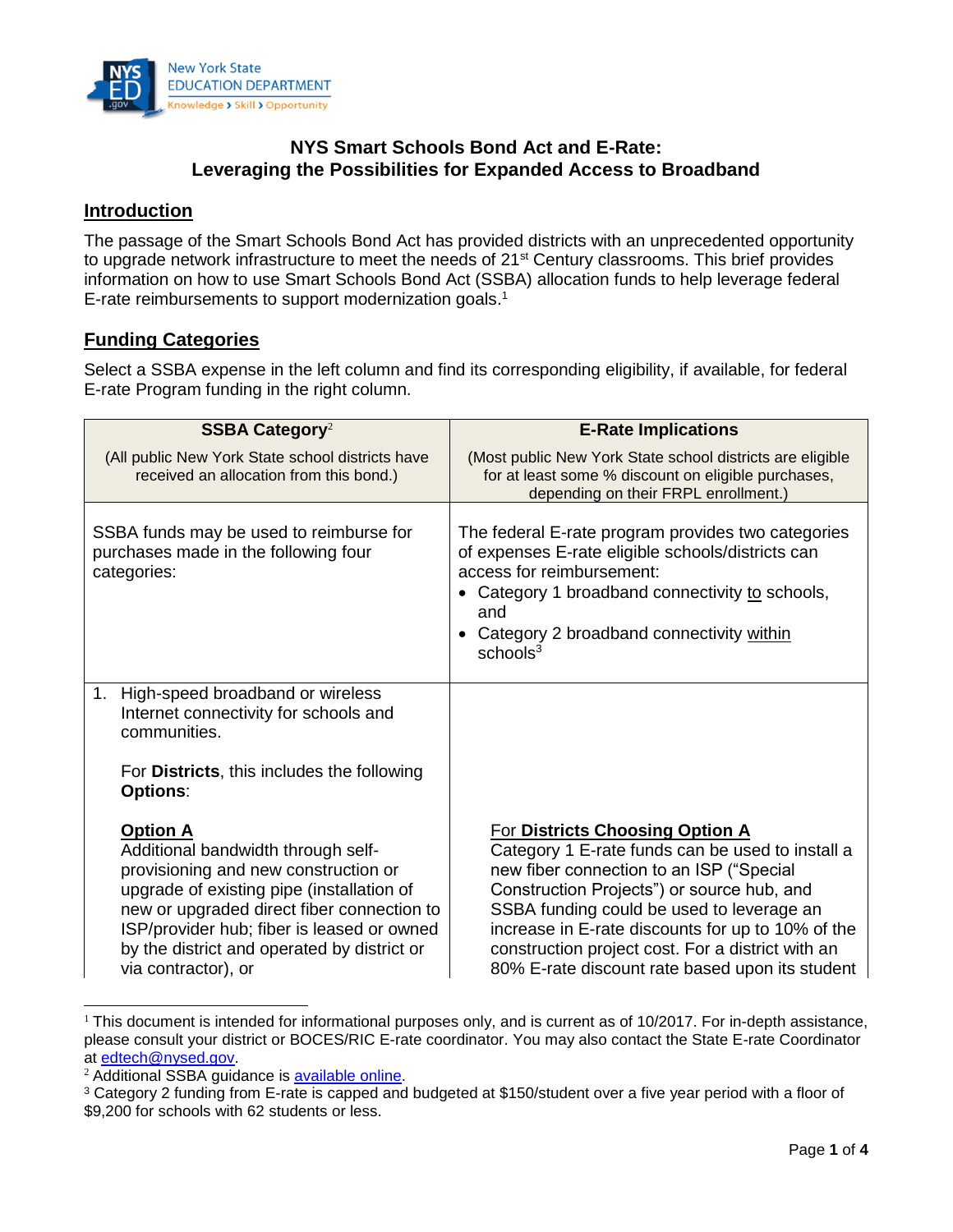

| SSBA Category <sup>2</sup>                                                                                                                                                                                                                                                                                                                                                                                                          | <b>E-Rate Implications</b>                                                                                                                                                                                                                                                                                                                                                                                                                                                                                                                                                                                                                            |
|-------------------------------------------------------------------------------------------------------------------------------------------------------------------------------------------------------------------------------------------------------------------------------------------------------------------------------------------------------------------------------------------------------------------------------------|-------------------------------------------------------------------------------------------------------------------------------------------------------------------------------------------------------------------------------------------------------------------------------------------------------------------------------------------------------------------------------------------------------------------------------------------------------------------------------------------------------------------------------------------------------------------------------------------------------------------------------------------------------|
| (All public New York State school districts have<br>received an allocation from this bond.)                                                                                                                                                                                                                                                                                                                                         | (Most public New York State school districts are eligible<br>for at least some % discount on eligible purchases,<br>depending on their FRPL enrollment.)                                                                                                                                                                                                                                                                                                                                                                                                                                                                                              |
|                                                                                                                                                                                                                                                                                                                                                                                                                                     | FRPL enrollment, an additional 10% E-rate<br>discount could be leveraged if a district reserved<br>the additional 10% of the project cost to be paid<br>for with SSBA funds. So, in this case, a district<br>could have 100% of a fiber build project paid for<br>by E-rate and SSBA. Because both programs<br>are reimbursement-based, the district would still<br>have to front the cost of the project to be eligible<br>for the E-rate & SSBA reimbursements. Note:<br>While equipment to light the fiber is eligible for<br>E-rate discounts, hardware to light the fiber does<br>not receive the benefit of the additional 10%<br>E-rate match. |
| <b>Option B</b><br>Additional bandwidth via upgrading or<br>replacing existing in-district network<br>infrastructure (district-wide area network,<br>WAN, or school-based local area network,<br>LAN) to handle increased bandwidth; i.e.,<br>the internet connection is adequate but<br>the district and/or school delivery network<br>("Infrastructure") as currently configured<br>cannot handle increased throughput<br>volume. | For Districts Choosing Option B<br>Category 2 E-rate funds can be used for<br>purchasing new or upgrading existing network<br>infrastructure within schools including Ethernet<br>or wireless systems. Eligible expenses could<br>include cabling, network switches, router hubs,<br>wireless access points, increased power<br>capacity etc.                                                                                                                                                                                                                                                                                                         |
| Option C: NOT Eligible for SSBA<br><b>Reimbursement</b><br>Additional bandwidth through enhancing<br>existing service connection and capacity<br>(e.g,. increasing your subscription rate<br>from 50mbps to 100mbps via your<br>existing Internet Service Provider (ISP).                                                                                                                                                           | For Districts Choosing Option C<br>Category 1 E-rate funds can be used to<br>purchase increased internet access and<br>capacity usually via a subscription fee, but<br>SSBA funding may not be used for subscription<br>services. Any increases in capacity must be<br>requested on the Form 471. Unplanned<br>increase in bandwidth after the Form 471 is filed<br>will not be covered by E-rate.                                                                                                                                                                                                                                                    |
| <b>For Communities, especially those more</b><br>remote with little or no existing internet<br>access, this could include Option A<br>above, provided the community access to<br>improved internet connectivity is located<br>in a municipal facility and includes the<br>school as one of the "anchor institutions"<br>(e.g., major recipients/end-users of any                                                                    | <b>For Communities working with Schools</b><br><b>Choosing Option A</b><br>Allocated expenditure for community access,<br>outside of schools is not eligible for E-rate<br>reimbursement.                                                                                                                                                                                                                                                                                                                                                                                                                                                             |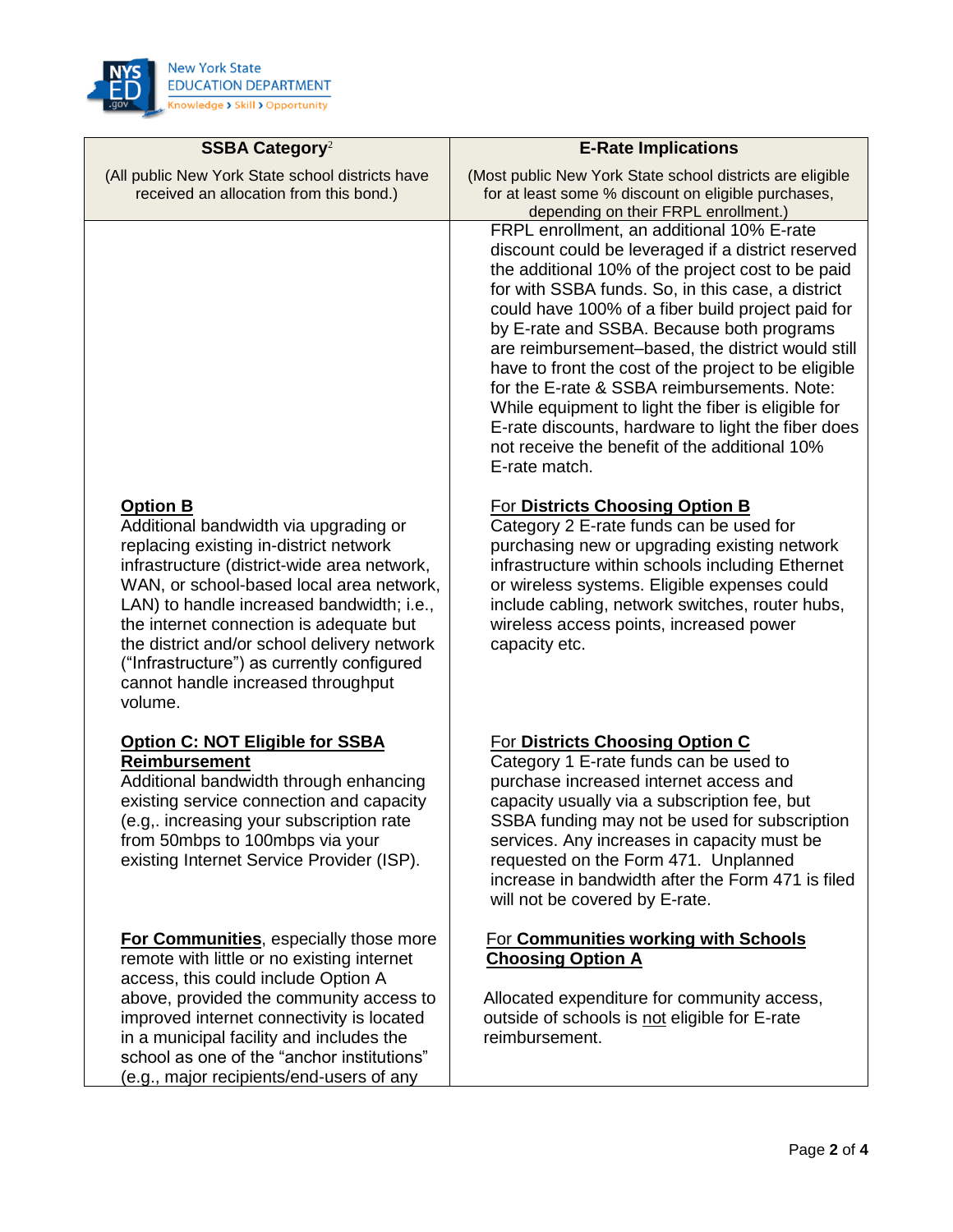

|    | SSBA Category <sup>2</sup>                                                                                                                                                                        | <b>E-Rate Implications</b>                                                                                                                                                                                                                            |
|----|---------------------------------------------------------------------------------------------------------------------------------------------------------------------------------------------------|-------------------------------------------------------------------------------------------------------------------------------------------------------------------------------------------------------------------------------------------------------|
|    | (All public New York State school districts have<br>received an allocation from this bond.)                                                                                                       | (Most public New York State school districts are eligible<br>for at least some % discount on eligible purchases,<br>depending on their FRPL enrollment.)                                                                                              |
|    | additional network capacity from the ISP<br>or hub) in the fiber build project.                                                                                                                   |                                                                                                                                                                                                                                                       |
|    | 2. Classroom learning technology equipment<br>and facilities ("Devices") including such<br>items as whiteboards, computer servers,<br>and desktop, laptops, and tablet<br>computers. <sup>4</sup> | This equipment is <b>not</b> E-rate eligible. <sup>5</sup>                                                                                                                                                                                            |
| 3. | High-tech school security capital<br>expenditures, such as video surveillance,<br>emergency notification systems, and<br>physical access controls.                                                | Most security equipment and services are not E-rate<br>eligible. Exceptions could include upgrades to<br>shared <sup>6</sup> Category 2 wired or wireless broadband<br>networks, or Category 1 data transmission circuits<br>for monitoring services. |
|    | 4. Facility construction, enhancement,<br>and/or modernization for pre-K programs<br>or classroom trailer replacement.                                                                            | Could entail new or upgraded E-rate eligible<br>products and/or services for Category 1 connections<br>or Category 2 internal networking.                                                                                                             |

# **Funding Cycles**

 $\overline{\phantom{a}}$ 

One important aspect of the "bundling" or "packaging" of disparate funding sources supporting the implementation of the same capital project is the Funding Cycle, which includes application cycle, competitive bidding, awarding bids, payment schedule, reporting and submission of reimbursement requests for each source. Since both SSBA and E-rate funding are built upon a reimbursement-based methodology, Districts will be required to generate the initial funding to pay for project costs up front, and then seek reimbursement from the funding sources. It is critical to note that NO payments to vendors may be made for SSBA-funded items until AFTER approval by the Smart Schools Bond Act Review Board. Any expenditures made prior to that date will NOT be reimbursed through the program. "Depending on the size of the capital project, Districts may want to bond for the cost of the project to generate the necessary cash flow separate from District annual budget expenditures.<sup>7</sup> Please note that neither SSBA nor E-rate will reimburse for debt service, although if the capital project includes new construction or renovation – which will likely include building in new or expansion of existing network

<sup>4</sup> District use of SSBA funding for classroom technology and certain transportable school connectivity items creates an equivalent per-student technology loan requirement (capped at \$250/student) for the district's nonpublic schools with similar, albeit minimal, E-rate implications.

<sup>5</sup> [One exception is caching servers.](https://apps.fcc.gov/edocs_public/attachmatch/DA-14-1556A1.pdf)

<sup>&</sup>lt;sup>6</sup> Infrastructure dedicated to security will be deemed ineligible during application review. If it supports your LAN and your security, then cost allocations are not required.

<sup>7</sup> Districts should consult with their bond counsel when considering the financing of any project. Please note NYSED is unable to provide legal advice regarding the financing of District projects.